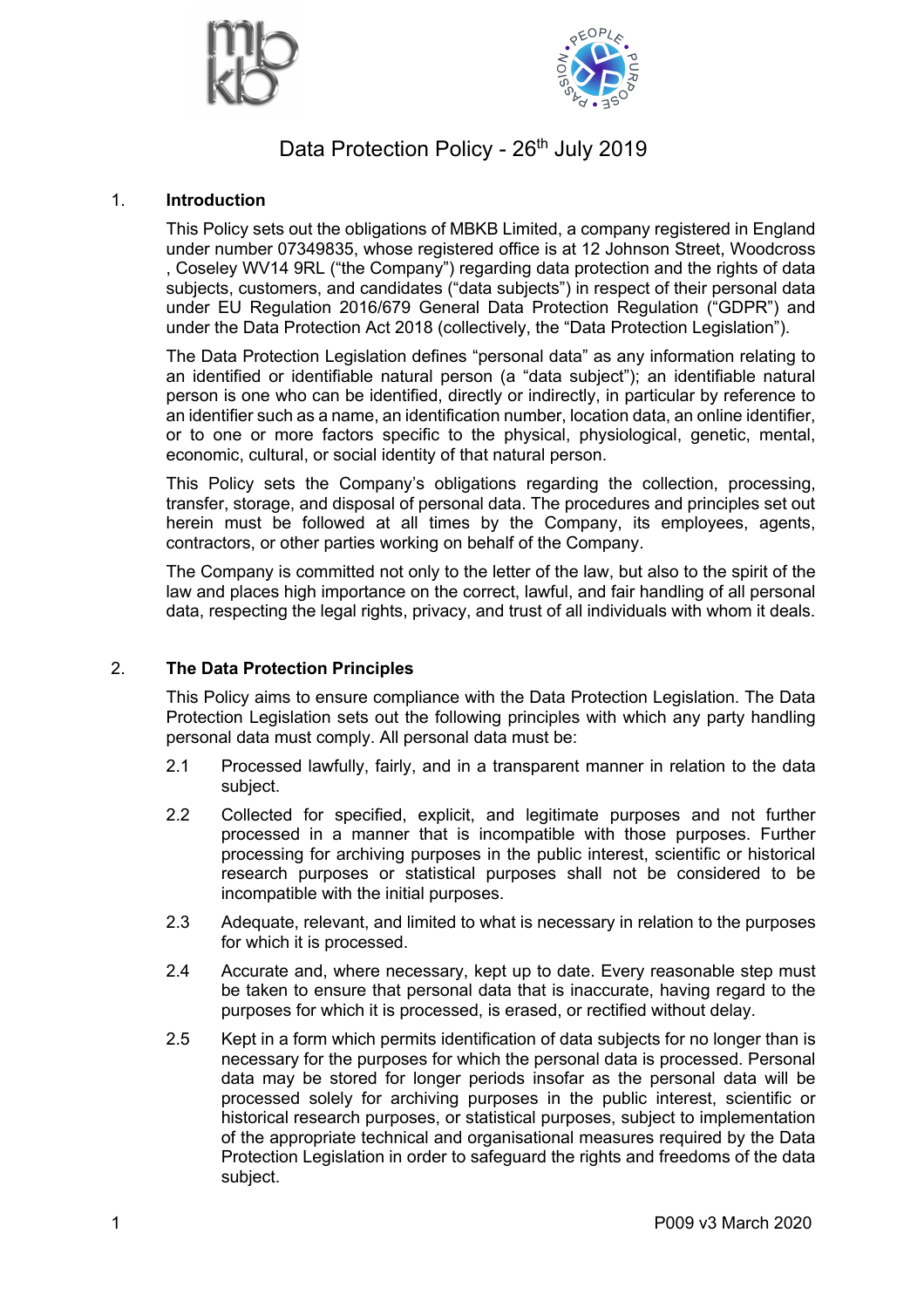



2.6 Processed in a manner that ensures appropriate security of the personal data, including protection against unauthorised or unlawful processing and against

2.7 accidental loss, destruction, or damage, using appropriate technical or organisational measures.

## 3. **The Rights of Data Subjects**

The Data Protection Legislation sets out the following rights applicable to data subjects (please refer to the parts of this policy indicated for further details):

- 3.1 The right to be informed (Part 12).
- 3.2 The right of access (Part 13);
- 3.3 The right to rectification (Part 14);
- 3.4 The right to erasure (also known as the 'right to be forgotten') (Part 15);
- 3.5 The right to restrict processing (Part 16);
- 3.6 The right to data portability (Part 17);
- 3.7 The right to object (Part 18); and
- 3.8 Rights with respect to automated decision-making and profiling (Parts 19 and 20).

#### 4. **Lawful, Fair, and Transparent Data Processing**

- 4.1 The Data Protection Legislation seeks to ensure that personal data is processed lawfully, fairly, and transparently, without adversely affecting the rights of the data subject. The Data Protection Legislation states that processing of personal data shall be lawful if at least one of the following applies:
	- 4.1.1 The data subject has given consent to the processing of their personal data for one or more specific purposes;
	- 4.1.2 The processing is necessary for the performance of a contract to which the data subject is a party, or in order to take steps at the request of the data subject prior to entering into a contract with them;
	- 4.1.3 The processing is necessary for compliance with a legal obligation to which the data controller is subject:
	- 4.1.4 The processing is necessary to protect the vital interests of the data subject or of another natural person;
	- 4.1.5 The processing is necessary for the performance of a task carried out in the public interest or in the exercise of official authority vested in the data controller; or
	- 4.1.6 The processing is necessary for the purposes of the legitimate interests pursued by the data controller or by a third party, except where such interests are overridden by the fundamental rights and freedoms of the data subject which require protection of personal data, in particular where the data subject is a child.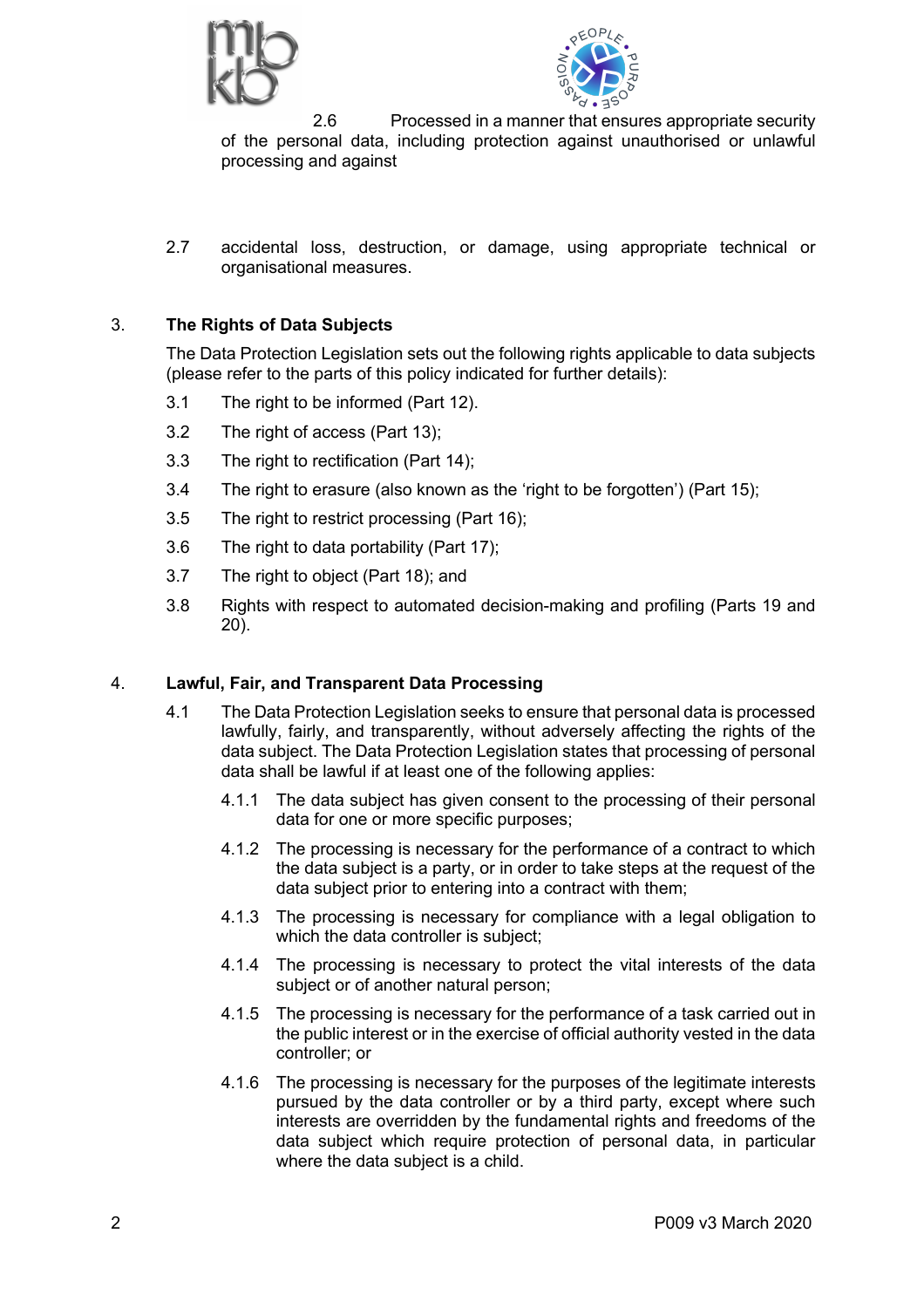



4.2 If the personal data in question is "special category data" (also known as

"sensitive personal data") (for example, data concerning the data subject's race, ethnicity, politics, religion, trade union membership, genetics, biometrics (if used for ID purposes), health, sex life, or sexual orientation), at least one of the following conditions must be met:

- 4.2.1 The data subject has given their explicit consent to the processing of such data for one or more specified purposes (unless EU or EU Member State law prohibits them from doing so);
- 4.2.2 The processing is necessary for the purpose of carrying out the obligations and exercising specific rights of the data controller or of the data subject in the field of employment, social security, and social protection law (insofar as it is authorised by EU or EU Member State law or a collective agreement pursuant to EU Member State law which provides for appropriate safeguards for the fundamental rights and interests of the data subject);
- 4.2.3 The processing is necessary to protect the vital interests of the data subject or of another natural person where the data subject is physically or legally incapable of giving consent;
- 4.2.4 The data controller is a foundation, association, or other non-profit body with a political, philosophical, religious, or trade union aim, and the processing is carried out in the course of its legitimate activities, provided that the processing relates solely to the members or former members of that body or to persons who have regular contact with it in connection with its purposes and that the personal data is not disclosed outside the body without the consent of the data subjects;
- 4.2.5 The processing relates to personal data which is clearly made public by the data subject;
- 4.2.6 The processing is necessary for the conduct of legal claims or whenever courts are acting in their judicial capacity;
- 4.2.7 The processing is necessary for substantial public interest reasons, on the basis of EU or EU Member State law which shall be proportionate to the aim pursued, shall respect the essence of the right to data protection, and shall provide for suitable and specific measures to safeguard the fundamental rights and interests of the data subject;
- 4.2.8 The processing is necessary for the purposes of preventative or occupational medicine, for the assessment of the working capacity of an employee, for medical diagnosis, for the provision of health or social care or treatment, or the management of health or social care systems or services on the basis of EU or EU Member State law or pursuant to a contract with a health professional, subject to the conditions and safeguards referred to in Article 9(3) of the GDPR;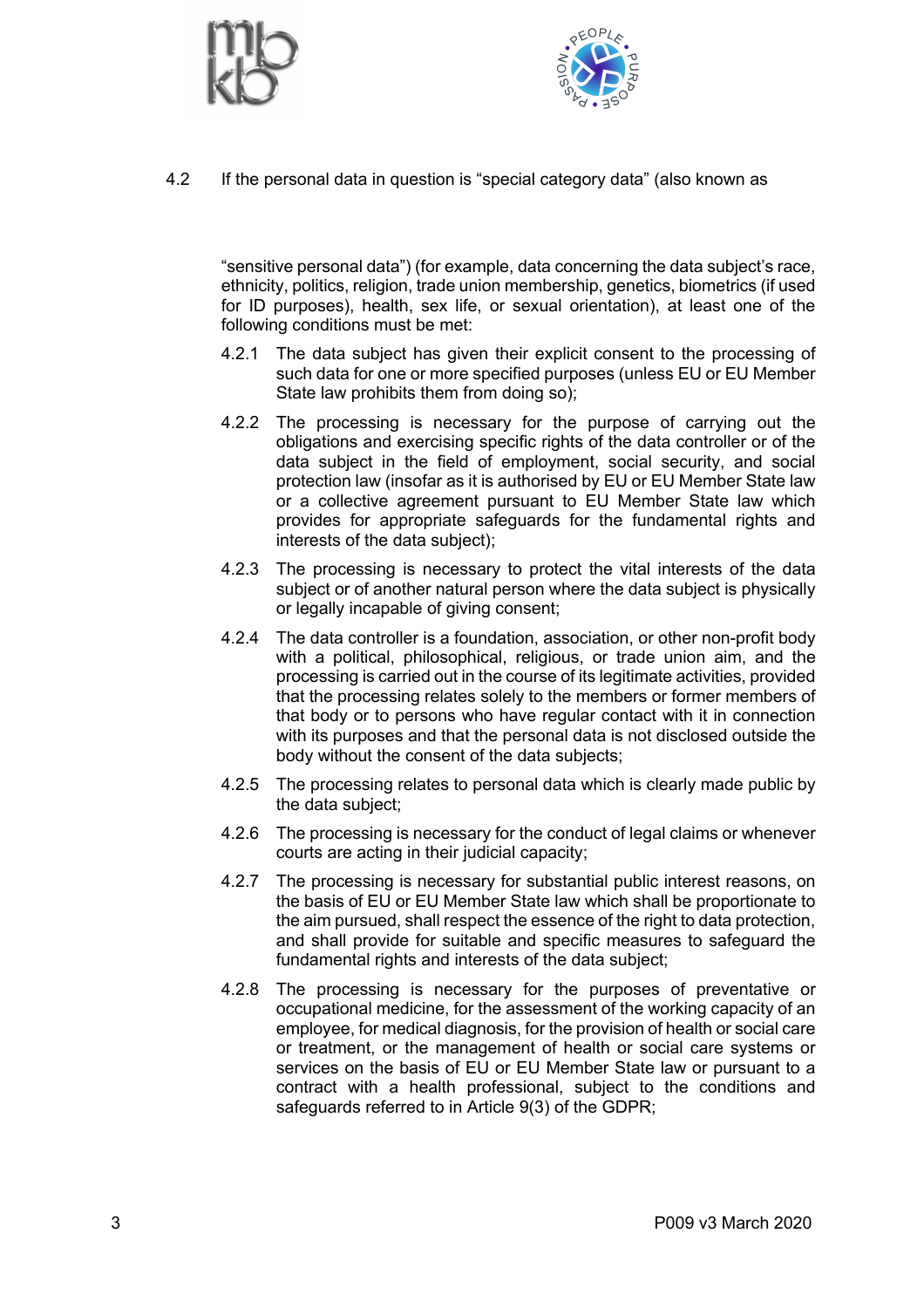



4.2.9 The processing is necessary for public interest reasons in the area of public health, for example, protecting against serious cross-border threats to health or ensuring high standards of quality and safety of

health care and of medicinal products or medical devices, on the basis of EU or EU Member State law which provides for suitable and specific measures to safeguard the rights and freedoms of the data subject (in particular, professional secrecy); or

4.2.10 The processing is necessary for archiving purposes in the public interest, scientific or historical research purposes, or statistical purposes in accordance with Article 89(1) of the GDPR based on EU or EU Member State law which shall be proportionate to the aim pursued, respect the essence of the right to data protection, and provide for suitable and specific measures to safeguard the fundamental rights and the interests of the data subject.

## 5. **Specified, Explicit, and Legitimate Purposes**

- 5.1 The Company collects and processes the personal data set out in Part 21 of this Policy. This includes:
	- 5.1.1 Personal data collected directly from data subjects and
	- 5.1.2 Personal data obtained from third parties.
- 5.2 The Company only collects, processes, and holds personal data for the specific purposes set out in Part 21 of this Policy (or for other purposes expressly permitted by the Data Protection Legislation).
- 5.3 Data subjects are kept informed at all times of the purpose or purposes for which the Company uses their personal data. Please refer to Part 12 for more information on keeping data subjects informed.

## 6. **Adequate, Relevant, and Limited Data Processing**

The Company will only collect and process personal data for and to the extent necessary for the specific purpose or purposes of which data subjects have been informed (or will be informed) as under Part 5, above, and as set out in Part 21, below.

## 7. **Accuracy of Data and Keeping Data Up-to-Date**

- 7.1 The Company shall ensure that all personal data collected, processed, and held by it is kept accurate and up-to-date. This includes, but is not limited to, the rectification of personal data at the request of a data subject, as set out in Part 14, below.
- 7.2 The accuracy of personal data shall be checked when it is collected and at regular intervals thereafter. If any personal data is found to be inaccurate or outof-date, all reasonable steps will be taken without delay to amend or erase that data, as appropriate.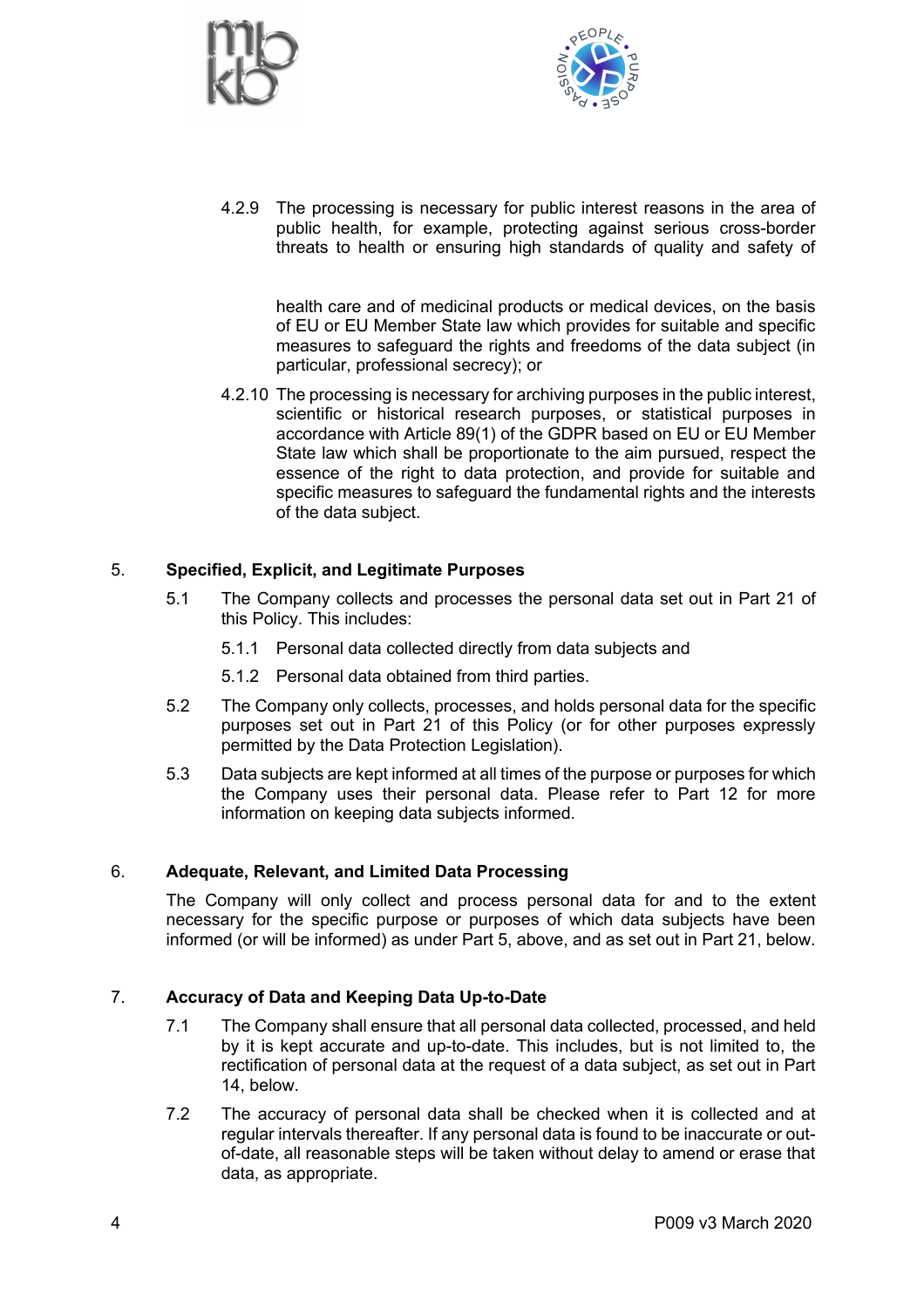



## 8. **Data Retention**

- 8.1 The Company shall not keep personal data for any longer than is necessary in light of the purpose or purposes for which that personal data was originally collected, held, and processed.
- 8.2 When personal data is no longer required, all reasonable steps will be taken to

erase or otherwise dispose of it without delay.

8.3 For full details of the Company's approach to data retention, including retention periods for specific personal data types held by the Company, please refer to our Data Retention Policy.

## 9. **Secure Processing**

The Company shall ensure that all personal data collected, held, and processed is kept secure and protected against unauthorised or unlawful processing and against accidental loss, destruction, or damage. Further details of the technical and organisational measures which shall be taken are provided in Parts 22 to 27 of this Policy.

## 10. **Accountability and Record-Keeping**

- 10.1 The Company's Data Protection Officer is Mark Bremner, our Managing Director.
- 10.2 The Data Protection Officer shall be responsible for overseeing the implementation of this Policy and for monitoring compliance with this Policy, the Company's other data protection-related policies, and with the Data Protection Legislation and other applicable data protection legislation.
- 10.3 The Company shall keep written internal records of all personal data collection, holding, and processing, which shall incorporate the following information:
	- 10.3.1 The name and details of the Company, its Data Protection Officer, and any applicable third-party data processors;
	- 10.3.2 The purposes for which the Company collects, holds, and processes personal data;
	- 10.3.3 Details of the categories of personal data collected, held, and processed by the Company, and the categories of data subject to which that personal data relates;
	- 10.3.4 Details of any transfers of personal data to non-EEA countries including all mechanisms and security safeguards;
	- 10.3.5 Details of how long personal data will be retained by the Company (please refer to the Company's Data Retention Policy); and
	- 10.3.6 Detailed descriptions of all technical and organisational measures taken by the Company to ensure the security of personal data.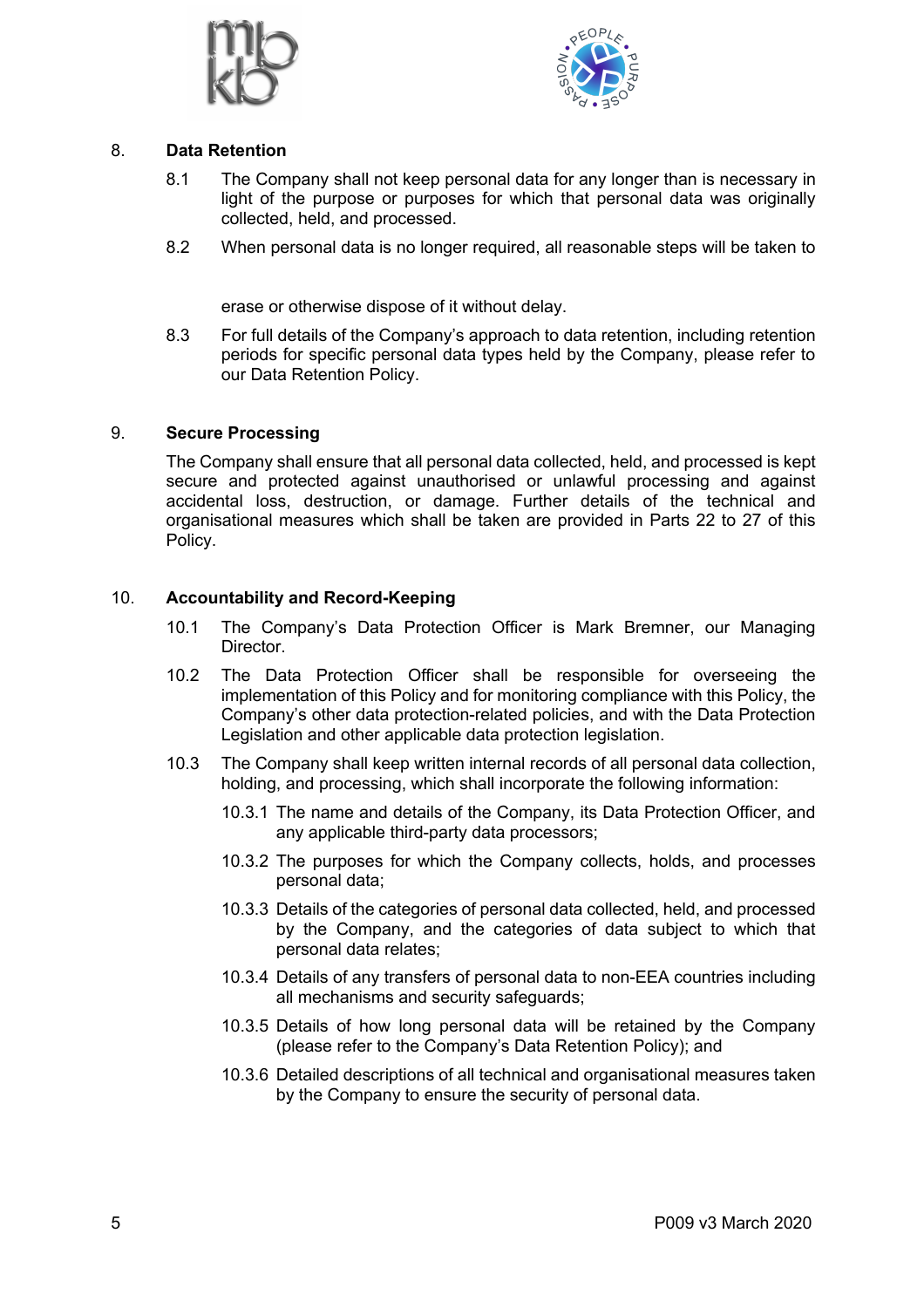



## 11. **Data Protection Impact Assessments**

- 11.1 The Company shall carry out Data Protection Impact Assessments for any and all new projects and/or new uses of personal data which involve the use of new technologies and the processing involved is likely to result in a high risk to the rights and freedoms of data subjects under the Data Protection Legislation.
- 11.2 Data Protection Impact Assessments shall be overseen by the Data Protection Officer and shall address the following:
	- 11.2.1 The type(s) of personal data that will be collected, held, and processed;
	- 11.2.2 The purpose(s) for which personal data is to be used;
	- 11.2.3 The Company's objectives;
	- 11.2.4 How personal data is to be used;
	- 11.2.5 The parties (internal and/or external) who are to be consulted;
	- 11.2.6 The necessity and proportionality of the data processing with respect to the purpose(s) for which it is being processed;
	- 11.2.7 Risks posed to data subjects;
	- 11.2.8 Risks posed both within and to the Company; and
	- 11.2.9 Proposed measures to minimise and handle identified risks.

## 12. **Keeping Data Subjects Informed**

- 12.1 The Company shall provide the information set out in Part 12.2 to every data subject:
	- 12.1.1 Where personal data is collected directly from data subjects, those data subjects will be informed of its purpose at the time of collection; and
	- 12.1.2 Where personal data is obtained from a third party, the relevant data subjects will be informed of its purpose:
	- a) if the personal data is used to communicate with the data subject, when the first communication is made; or
	- b) if the personal data is to be transferred to another party, before that transfer is made; or
	- c) as soon as reasonably possible and in any event not more than one month after the personal data is obtained.
- 12.2 The following information shall be provided:
	- 12.2.1 Details of the Company including, but not limited to, the identity of its Data Protection Officer;
	- 12.2.2 The purpose(s) for which the personal data is being collected and will be processed (as detailed in Part 21 of this Policy) and the legal basis justifying that collection and processing;
	- 12.2.3 Where applicable, the legitimate interests upon which the Company is justifying its collection and processing of the personal data;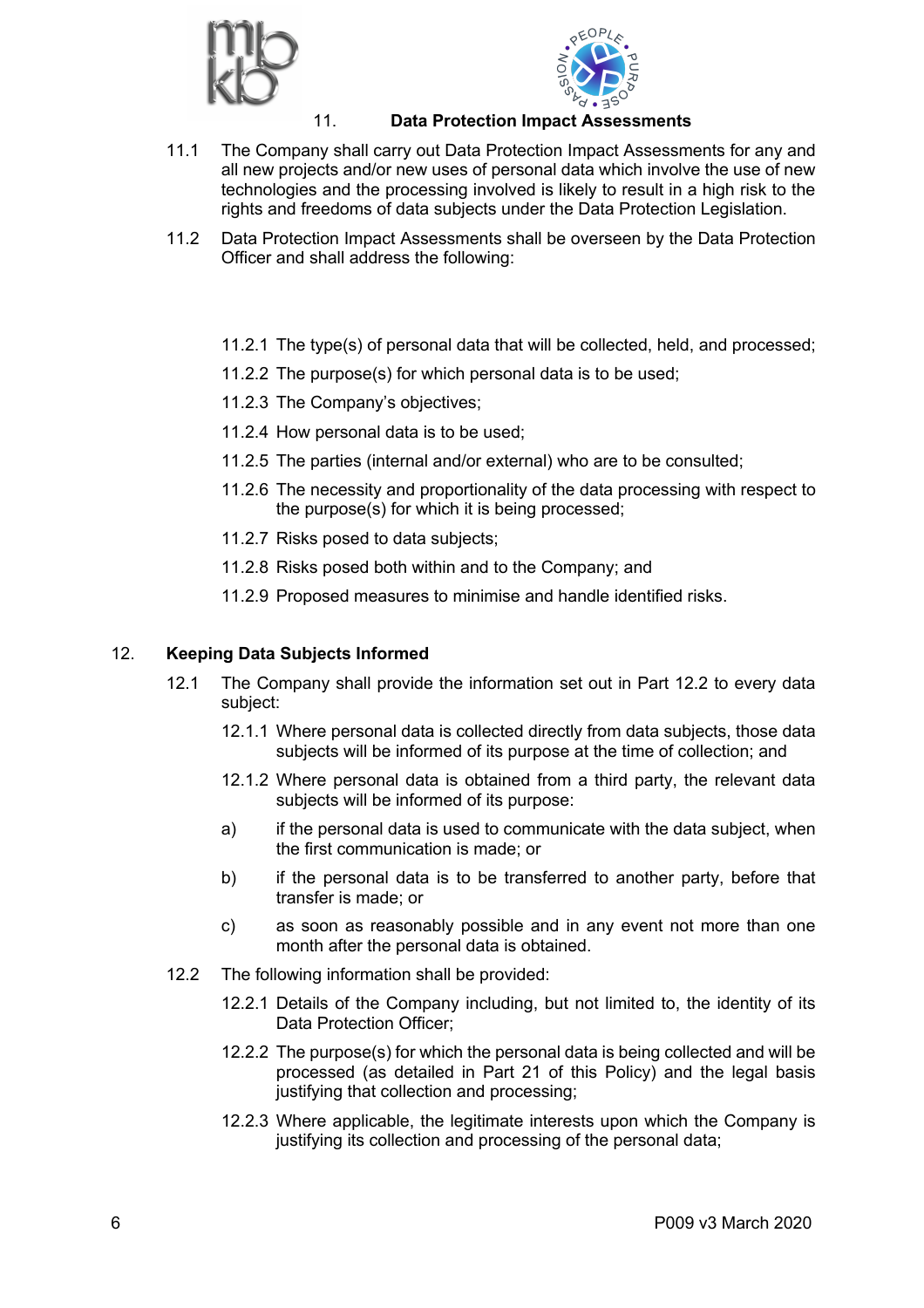



12.2.4 Where the personal data is not obtained directly from the data subject, the categories of personal data collected and processed;

- 12.2.5 Where the personal data is to be transferred to one or more third parties, details of those parties;
- 12.2.6 Where the personal data is to be transferred to a third party that is located outside of the European Economic Area (the "EEA"), details of that transfer, including but not limited to the safeguards in place (see Part 28 of this Policy for further details);
- 12.2.7 Details of data retention;
- 12.2.8 Details of the data subject's rights under the Data Protection Legislation;
- 12.2.9 Details of the data subject's right to withdraw their consent to the Company's processing of their personal data at any time;
- 12.2.10Details of the data subject's right to complain to the Information Commissioner's Office (the "supervisory authority" under the Data Protection Legislation);
- 12.2.11Where applicable, details of any legal or contractual requirement or obligation necessitating the collection and processing of the personal data and details of any consequences of failing to provide it; and
- 12.2.12Details of any automated decision-making or profiling that will take place using the personal data, including information on how decisions will be made, the significance of those decisions, and any consequences.

#### 13. **Data Subject Access**

- 13.1 Data subjects may make subject access requests ("SARs") at any time to find out more about the personal data which the Company holds about them, what it is doing with that personal data, and why.
- 13.2 Employees wishing to make a SAR should do using a Subject Access Request Form, sending the form to the Company's Data Protection Officer.
- 13.3 Responses to SARs shall normally be made within one month of receipt, however this may be extended by up to two months if the SAR is complex and/or numerous requests are made. If such additional time is required, the data subject shall be informed.
- 13.4 All SARs received shall be handled by the Company's Data Protection Officer.
- 13.5 The Company does not charge a fee for the handling of normal SARs. The Company reserves the right to charge reasonable fees for additional copies of information that has already been supplied to a data subject, and for requests that are manifestly unfounded or excessive, particularly where such requests are repetitive.

## 14. **Rectification of Personal Data**

- 14.1 Data subjects have the right to require the Company to rectify any of their personal data that is inaccurate or incomplete.
- 14.2 The Company shall rectify the personal data in question, and inform the data subject of that rectification, within one month of the data subject informing the Company of the issue. The period can be extended by up to two months in the case of complex requests. If such additional time is required, the data subject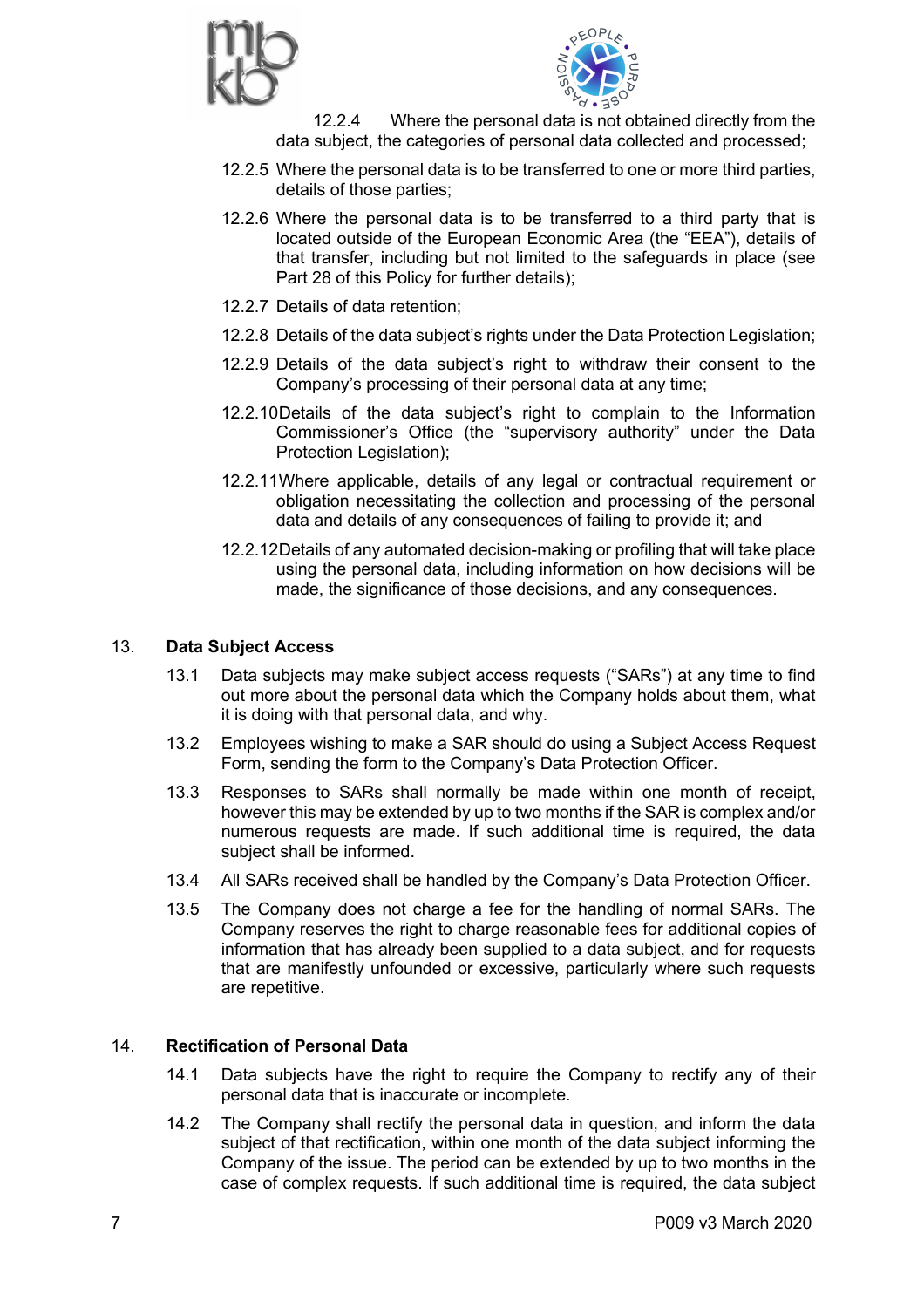



shall be informed.

14.3 In the event that any affected personal data has been disclosed to third parties, those parties shall be informed of any rectification that must be made to that personal data.

## 15. **Erasure of Personal Data**

- 15.1 Data subjects have the right to request that the Company erases the personal data it holds about them in the following circumstances:
	- 15.1.1 It is no longer necessary for the Company to hold that personal data with respect to the purpose(s) for which it was originally collected or processed;
	- 15.1.2 The data subject wishes to withdraw their consent to the Company holding and processing their personal data;
	- 15.1.3 The data subject objects to the Company holding and processing their personal data (and there is no overriding legitimate interest to allow the Company to continue doing so) (see Part 18 of this Policy for further details concerning the right to object);
	- 15.1.4 The personal data has been processed unlawfully;
	- 15.1.5 The personal data needs to be erased in order for the Company to comply with a particular legal obligation**.**
- 15.2 Unless the Company has reasonable grounds to refuse to erase personal data, all requests for erasure shall be complied with, and the data subject informed of the erasure, within one month of receipt of the data subject's request. The period can be extended by up to two months in the case of complex requests. If such additional time is required, the data subject shall be informed.
- 15.3 In the event that any personal data that is to be erased in response to a data subject's request has been disclosed to third parties, those parties shall be informed of the erasure (unless it is impossible or would require disproportionate effort to do so).

## 16. **Restriction of Personal Data Processing**

- 16.1 Data subjects may request that the Company ceases processing the personal data it holds about them. If a data subject makes such a request, the Company shall retain only the amount of personal data concerning that data subject (if any) that is necessary to ensure that the personal data in question is not processed further.
- 16.2 In the event that any affected personal data has been disclosed to third parties, those parties shall be informed of the applicable restrictions on processing it (unless it is impossible or would require disproportionate effort to do so).

## 17. **Data Portability**

17.1 The Company does not at present process personal data using automated means.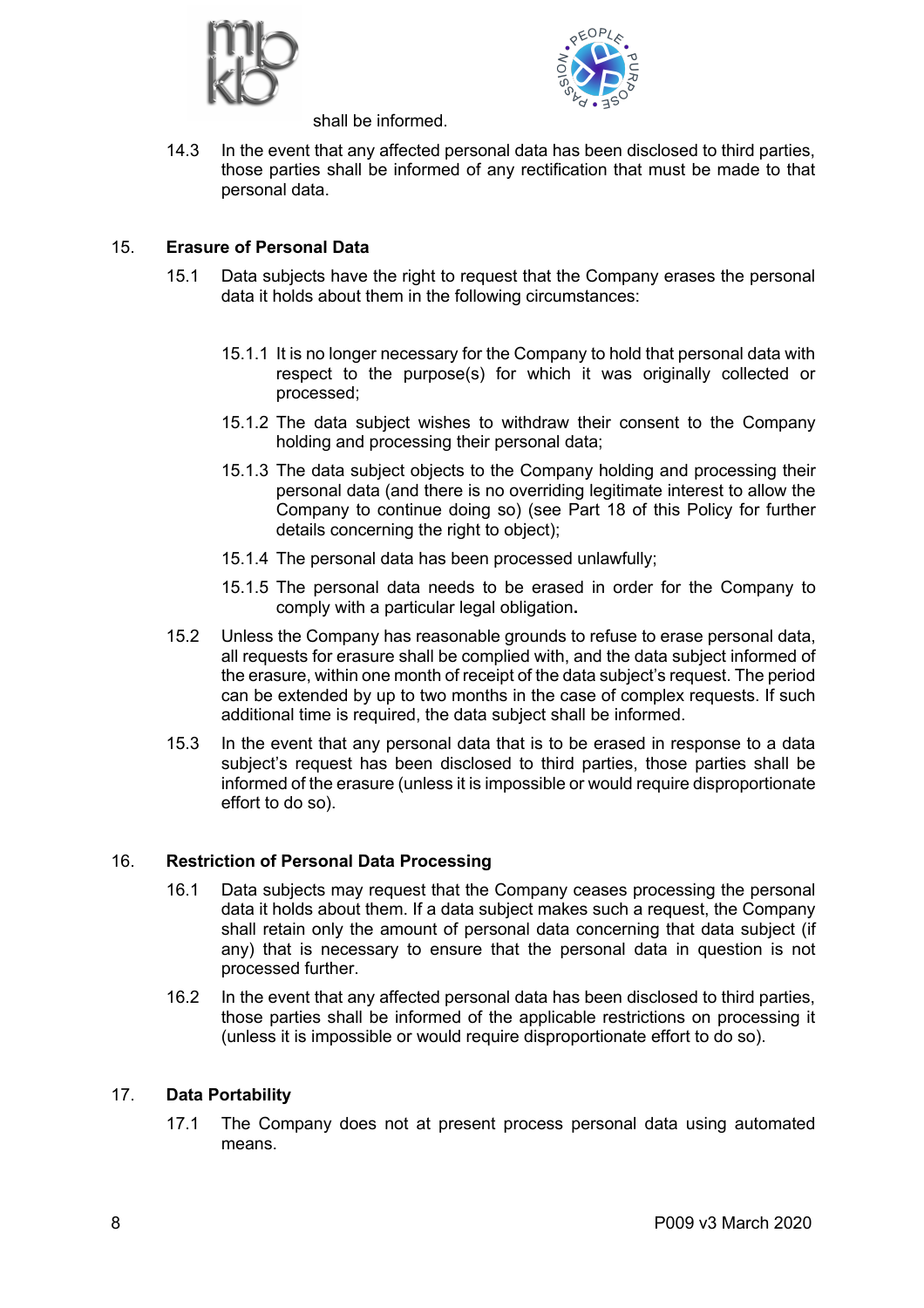



17.2 Where data subjects have given their consent to the Company to process their personal data in such a manner, or the processing is otherwise required for the performance of a contract between the Company and the data subject, data subjects have the right, under the Data Protection Legislation, to receive a copy of their personal data and to use it for other purposes (namely transmitting it to other data controllers).

## 18. **Objections to Personal Data Processing**

- 18.1 Data subjects have the right to object to the Company processing their personal data based on legitimate interests, direct marketing (including profiling).
- 18.2 Where a data subject objects to the Company processing their personal data based on its legitimate interests, the Company shall cease such processing immediately, unless it can be demonstrated that the Company's legitimate grounds for such processing override the data subject's interests, rights, and freedoms, or that the processing is necessary for the conduct of legal claims.
- 18.3 Where a data subject objects to the Company processing their personal data for direct marketing purposes, the Company shall cease such processing immediately.

#### 19. **Automated Decision-Making**

- 19.1 The Company does not at present use personal data in automated decisionmaking processes..
- 19.2 Where such decisions have a legal (or similarly significant effect) on data subjects, those data subjects have the right to challenge to such decisions under the Data Protection Legislation, requesting human intervention, expressing their own point of view, and obtaining an explanation of the decision from the Company.

#### 20. **Profiling**

- 20.1 The Company does not at present use personal data for profiling purposes.
- 20.2 When personal data is used for profiling purposes, the following shall apply:
	- 20.2.1 Clear information explaining the profiling shall be provided to data subjects, including the significance and likely consequences of the profiling;
	- 20.2.2 Appropriate mathematical or statistical procedures shall be used;
	- 20.2.3 Technical and organisational measures shall be implemented to minimise the risk of errors. If errors occur, such measures must enable them to be easily corrected; and
	- 20.2.4 All personal data processed for profiling purposes shall be secured in order to prevent discriminatory effects arising out of profiling (see Parts 22 to 26 of this Policy for more details on data security).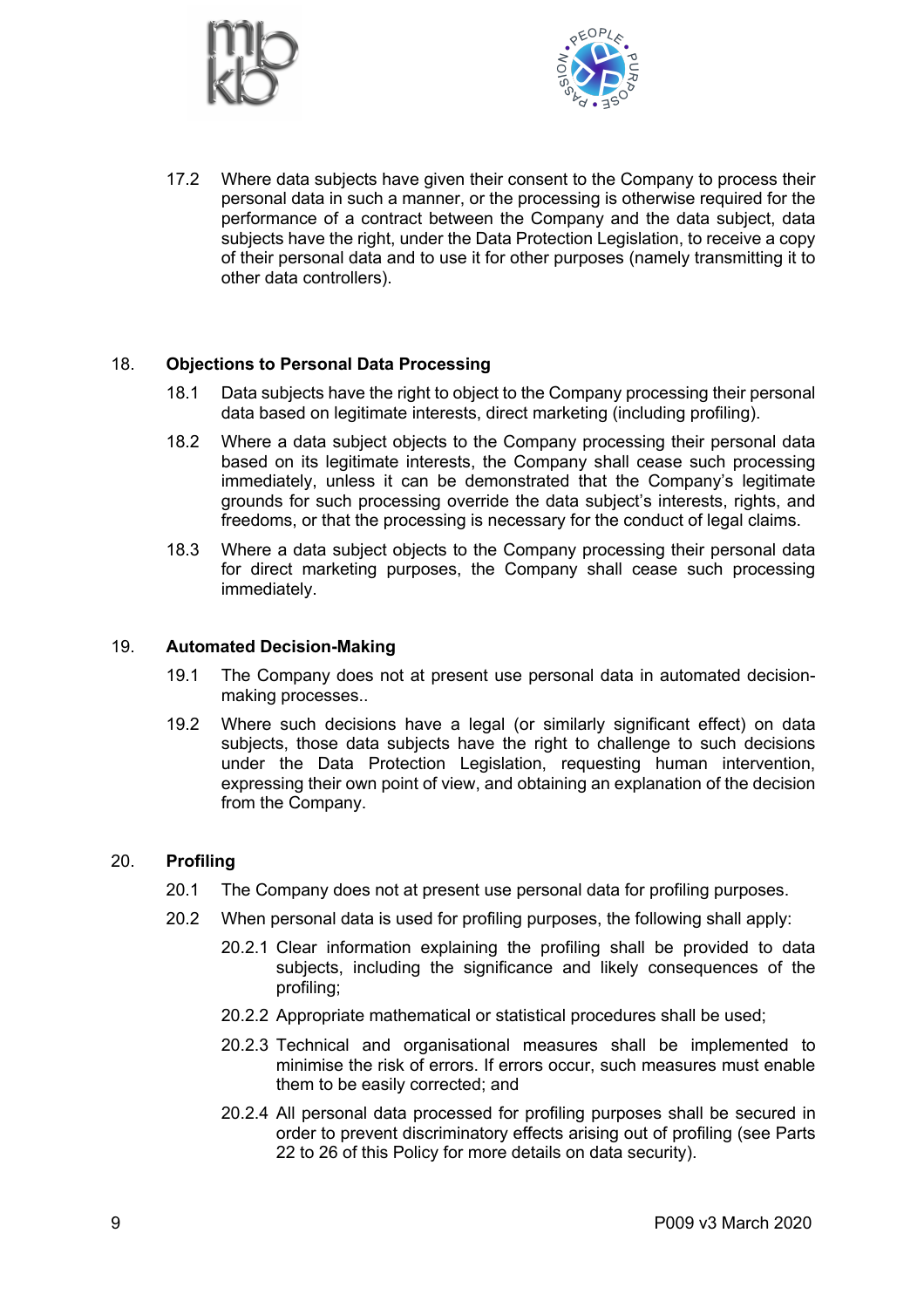



## 21. **Personal Data Collected, Held, and Processed**

Personal data contained in application forms completed by candidates and customers, in the process of training or placing candidates with customers and other employment providers, and on the Company's staff members during the course of their employment with the Company is collected, held, and processed by the Company (for details of data retention, please refer to the Company's Data Retention Policy):

# 22. **Data Security - Transferring Personal Data and Communications**

The Company shall ensure that the following measures are taken with respect to all

communications and other transfers involving personal data:

- 22.1 All emails containing personal data must be encrypted using company approved security measures;
- 22.2 All emails containing personal data must be marked "confidential";
- 22.3 Personal data may be transmitted over secure networks only; transmission over unsecured networks is not permitted in any circumstances;
- 22.4 Personal data may not be transmitted over a wireless network if there is a wired alternative that is reasonably practicable;
- 22.5 Personal data contained in the body of an email, whether sent or received, should be copied from the body of that email and stored securely. The email itself should be deleted. All temporary files associated therewith should also be deleted;
- 22.6 Where personal data is to be sent by facsimile transmission the recipient should be informed in advance of the transmission and should be waiting by the fax machine to receive the data;
- 22.7 Where personal data is to be transferred in hardcopy form it should be passed directly to the recipient; and
- 22.8 All personal data to be transferred physically, whether in hardcopy form or on removable electronic media shall be transferred in a suitable container marked "confidential".

## 23. **Data Security - Storage**

The Company shall ensure that the following measures are taken with respect to the storage of personal data:

- 23.1 All electronic copies of personal data should be stored securely using passwords and data encryption;
- 23.2 All hardcopies of personal data, along with any electronic copies stored on physical, removable media should be stored securely in a locked box, drawer, cabinet, or similar;
- 23.3 All personal data stored electronically should be backed up with backups stored **on dropbox**. All backups should be encrypted ;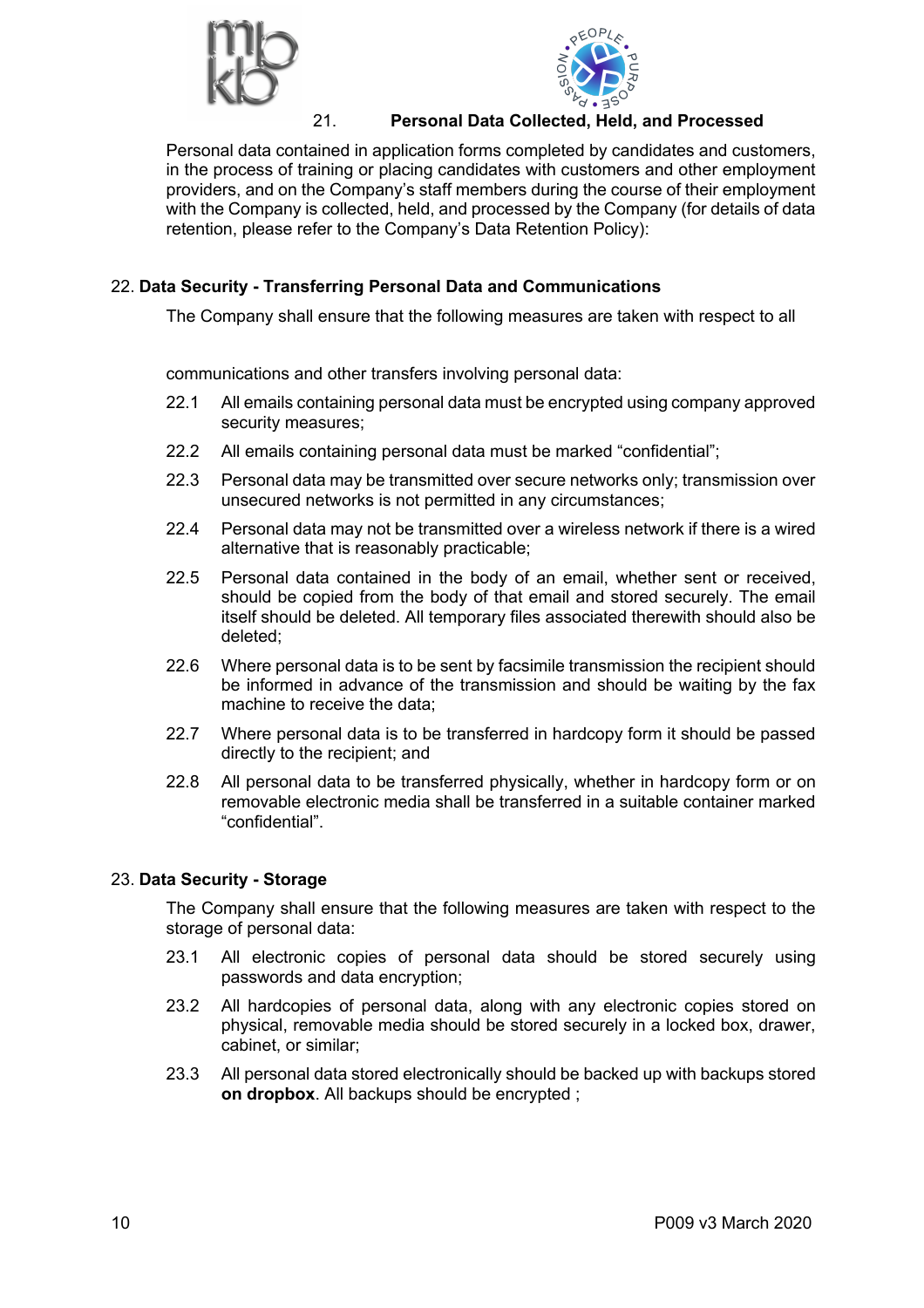



- 23.4 No personal data should be stored on any mobile device (including, but not limited to, laptops, tablets, and smartphones), whether such device belongs to the Company or otherwise **[**without the formal written approval of Mark Bremner, CEO, mark@mbkb.co.uk and, in the event of such approval, strictly in accordance with all instructions and limitations described at the time the approval is given, and for no longer than is absolutely necessary**]**; and
- 23.5 No personal data should be transferred to any device personally belonging to an employee and personal data may only be transferred to devices belonging to agents, contractors, or other parties working on behalf of the Company where the party in question has agreed to comply fully with the letter and spirit of this
- Policy and of the Data Protection Legislation (which may include demonstrating to the Company that all suitable technical and organisational measures have been taken).

#### 24. **Data Security - Disposal**

When any personal data is to be erased or otherwise disposed of for any reason (including where copies have been made and are no longer needed), it should be securely deleted and disposed of. For further information on the deletion and disposal of personal data, please refer to the Company's Data Retention Policy.

#### 25. **Data Security - Use of Personal Data**

The Company shall ensure that the following measures are taken with respect to the use of personal data:

- 25.1 No personal data may be shared informally and if an employee, agent, subcontractor, or other party working on behalf of the Company requires access to any personal data that they do not already have access to, such access should be formally requested from Mark Bremner, Managing Director;
- 25.2 No personal data may be transferred to any employees, agents, contractors, or other parties, whether such parties are working on behalf of the Company or not, without the authorisation of Mark Bremner, Managing Director;
- 25.3 Personal data must be handled with care at all times and should not be left unattended or on view to unauthorised employees, agents, sub-contractors, or other parties at any time;
- 25.4 If personal data is being viewed on a computer screen and the computer in question is to be left unattended for any period of time, the user must lock the computer and screen before leaving it; and
- 25.5 Where personal data held by the Company is used for marketing purposes, it shall be the responsibility of Mark Bremner to ensure that the appropriate consent is obtained and that no data subjects have opted out, whether directly or via a third-party service such as the TPS.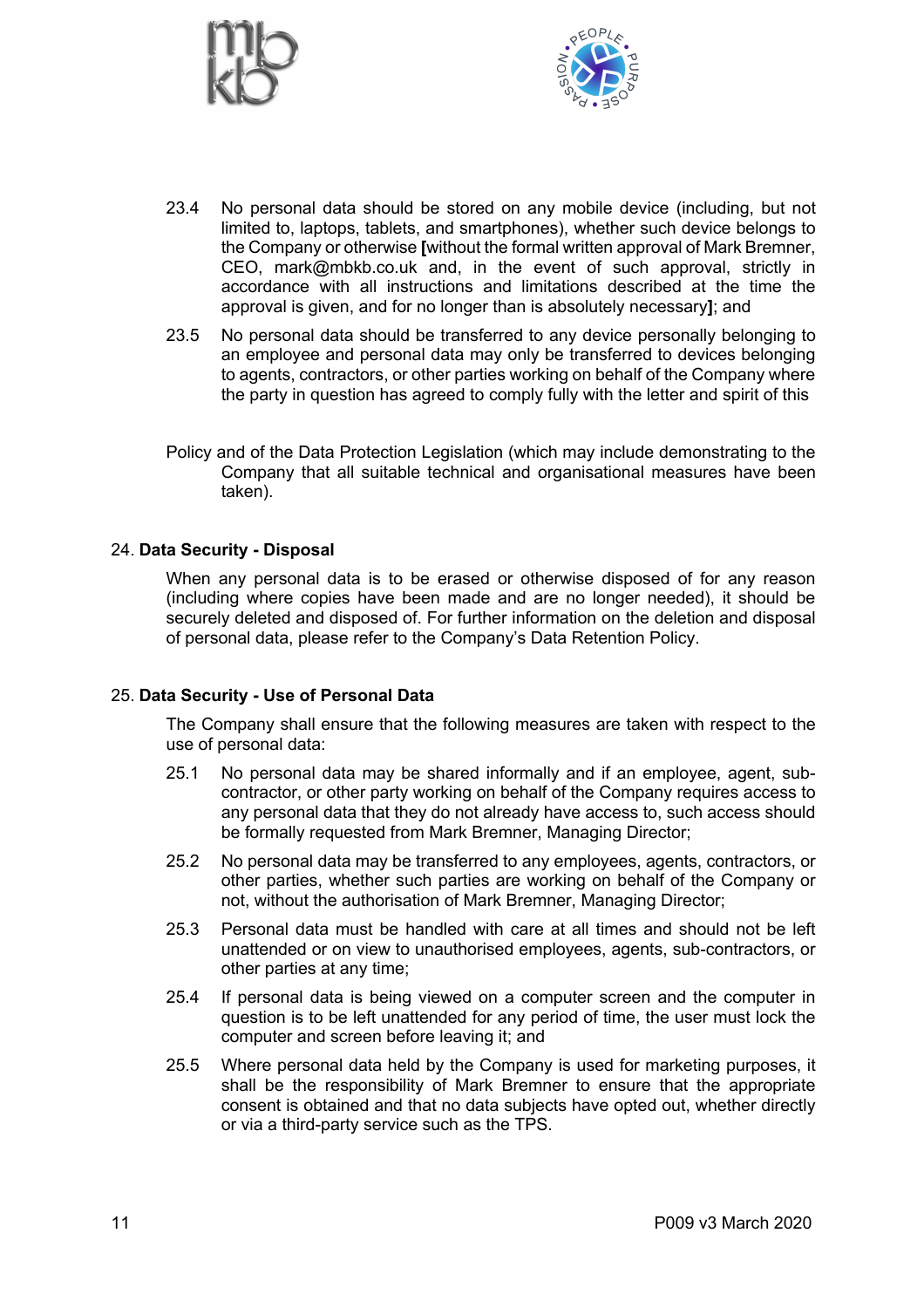



#### 26. **Data Security - IT Security**

The Company shall ensure that the following measures are taken with respect to IT and information security:

- 26.1 All passwords used to protect personal data should be changed regularly and should not use words or phrases that can be easily guessed or otherwise compromised. All passwords must contain a combination of uppercase and lowercase letters, numbers, and symbols, and must be at least 9 characters in length. All software used by the Company is designed to require such passwords.;
- 26.2 Under no circumstances should any passwords be written down or shared between any employees, agents, contractors, or other parties working on behalf of the Company, irrespective of seniority or department. If a password is forgotten, it must be reset using the applicable method. IT staff do not have access to passwords;
- 26.3 All software (including, but not limited to, applications and operating systems) shall be kept up-to-date. The Company's IT staff shall be responsible for installing any and all security-related updates as soon as reasonably and practically possible; and
- 26.4 No software may be installed on any Company-owned computer or device without the prior approval of the Mark Bremner.

#### 27. **Organisational Measures**

The Company shall ensure that the following measures are taken with respect to the collection, holding, and processing of personal data:

- 27.1 All employees, agents, contractors, or other parties working on behalf of the Company shall be made fully aware of both their individual responsibilities and the Company's responsibilities under the Data Protection Legislation and under this Policy, and shall be provided with a copy of this Policy;
- 27.2 Only employees, agents, sub-contractors, or other parties working on behalf of the Company that need access to, and use of, personal data in order to carry out their assigned duties correctly shall have access to personal data held by the Company;
- 27.3 All employees, agents, contractors, or other parties working on behalf of the Company handling personal data will be appropriately trained to do so;
- 27.4 All employees, agents, contractors, or other parties working on behalf of the Company handling personal data will be appropriately supervised;
- 27.5 All employees, agents, contractors, or other parties working on behalf of the Company handling personal data shall be required and encouraged to exercise care, caution, and discretion when discussing work-related matters that relate to personal data, whether in the workplace or otherwise;
- 27.6 Methods of collecting, holding, and processing personal data shall be regularly evaluated and reviewed;
- 27.7 All personal data held by the Company shall be reviewed periodically, as set out in the Company's Data Retention Policy;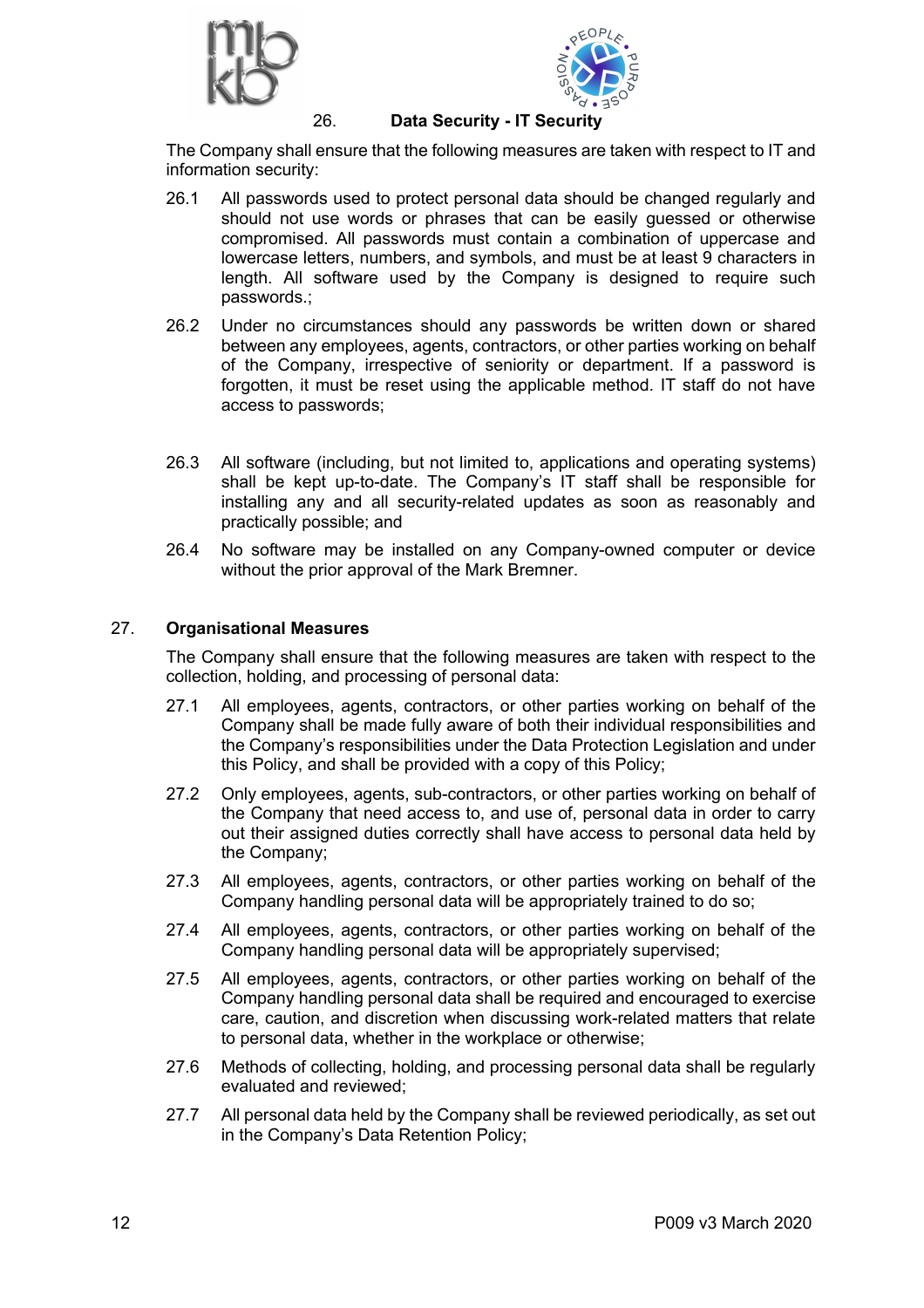



- 27.8 The performance of those employees, agents, contractors, or other parties working on behalf of the Company handling personal data shall be regularly evaluated and reviewed;
- 27.9 All employees, agents, contractors, or other parties working on behalf of the Company handling personal data will be bound to do so in accordance with the principles of the Data Protection Legislation and this Policy by contract;
- 27.10 All agents, contractors, or other parties working on behalf of the Company handling personal data must ensure that any and all of their employees who are involved in the processing of personal data are held to the same conditions as those relevant employees of the Company arising out of this Policy and the Data Protection Legislation; and
- 27.11 Where any agent, contractor or other party working on behalf of the Company handling personal data fails in their obligations under this Policy that party shall

indemnify and hold harmless the Company against any costs, liability, damages, loss, claims or proceedings which may arise out of that failure.

## 28. **Transferring Personal Data to a Country Outside the EEA**

- 28.1 The Company may from time to time transfer ('transfer' includes making available remotely) personal data to countries outside of the EEA.
- 28.2 The transfer of personal data to a country outside of the EEA shall take place only if one or more of the following applies:
	- 28.2.1 The transfer is to a country, territory, or one or more specific sectors in that country (or an international organisation), that the European Commission has determined ensures an adequate level of protection for personal data;
	- 28.2.2 The transfer is to a country (or international organisation) which provides appropriate safeguards in the form of a legally binding agreement between public authorities or bodies; binding corporate rules; standard data protection clauses adopted by the European Commission; compliance with an approved code of conduct approved by a supervisory authority (e.g. the Information Commissioner's Office); certification under an approved certification mechanism (as provided for in the GDPR); contractual clauses agreed and authorised by the competent supervisory authority; or provisions inserted into administrative arrangements between public authorities or bodies authorised by the competent supervisory authority;
	- 28.2.3 The transfer is made with the informed consent of the relevant data subject(s);
	- 28.2.4 The transfer is necessary for the performance of a contract between the data subject and the Company (or for pre-contractual steps taken at the request of the data subject);
	- 28.2.5 The transfer is necessary for important public interest reasons;
	- 28.2.6 The transfer is necessary for the conduct of legal claims;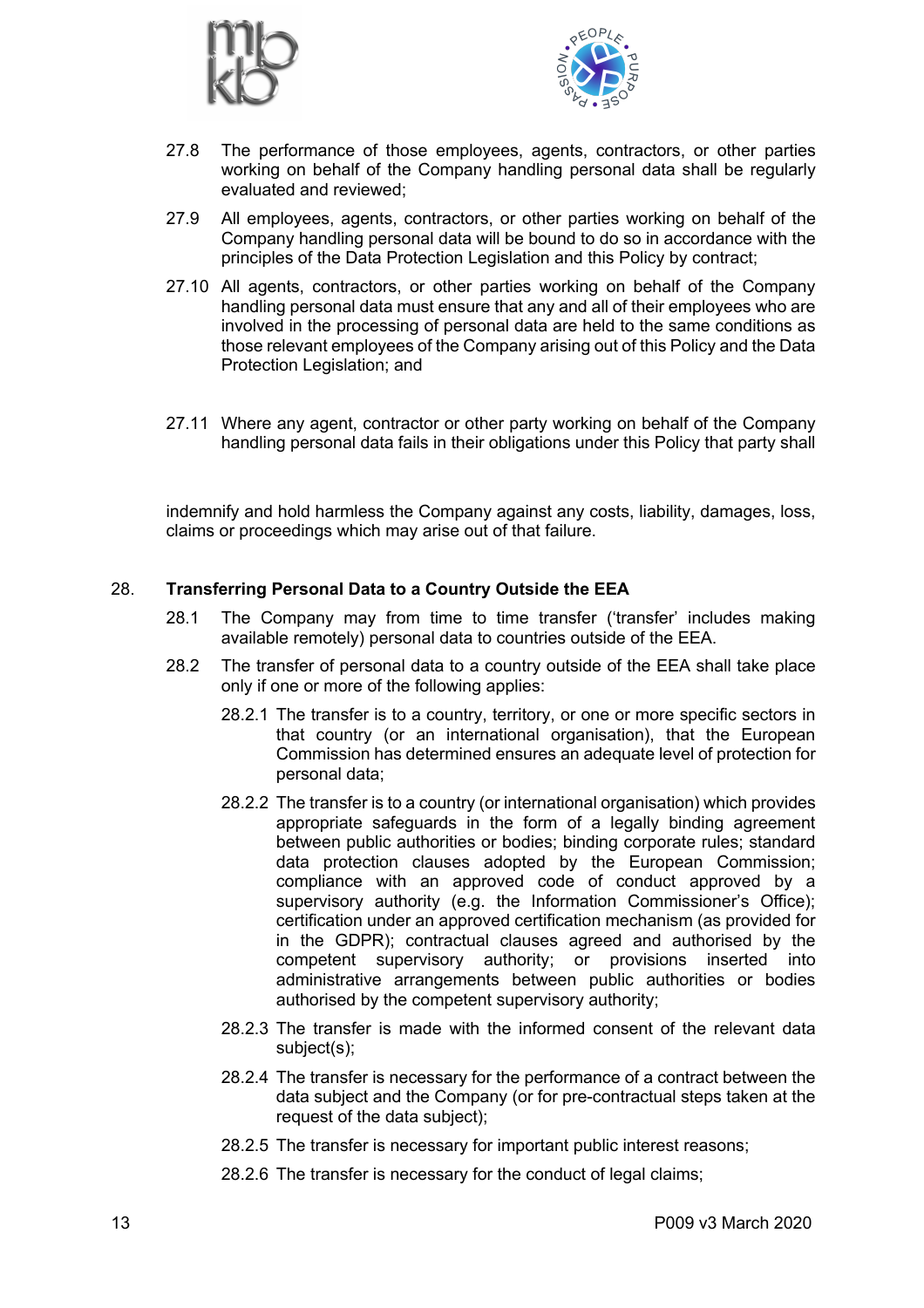



28.2.7 The transfer is necessary to protect the vital interests of the data subject or other individuals where the data subject is physically or legally unable to give their consent; or

28.2.8 The transfer is made from a register that, under UK or EU law, is intended to provide information to the public and which is open for access by the public in general or otherwise to those who are able to show a legitimate interest in accessing the register.

## 29. **Data Breach Notification**

- 29.1 All personal data breaches must be reported immediately to the Company's Data Protection Officer.
- 29.2 If a personal data breach occurs and that breach is likely to result in a risk to the rights and freedoms of data subjects (e.g. financial loss, breach of confidentiality, discrimination, reputational damage, or other significant social or economic damage), the Data Protection Officer must ensure that the Information Commissioner's Office is informed of the breach without delay, and in any event, within 72 hours after having become aware of it.
- 29.3 In the event that a personal data breach is likely to result in a high risk (that is, a higher risk than that described under Part 29.2) to the rights and freedoms of data subjects, the Data Protection Officer must ensure that all affected data subjects are informed of the breach directly and without undue delay.
- 29.4 Data breach notifications shall include the following information:
	- 29.4.1 The categories and approximate number of data subjects concerned;
	- 29.4.2 The categories and approximate number of personal data records concerned;
	- 29.4.3 The name and contact details of the Company's data protection officer (or other contact point where more information can be obtained);
	- 29.4.4 The likely consequences of the breach;
	- 29.4.5 Details of the measures taken, or proposed to be taken, by the Company to address the breach including, where appropriate, measures to mitigate its possible adverse effects.

## 30. **Implementation of Policy**

This Policy shall be deemed effective as of 16<sup>th</sup> May 2018. No part of this Policy shall have retroactive effect and shall thus apply only to matters occurring on or after this date.